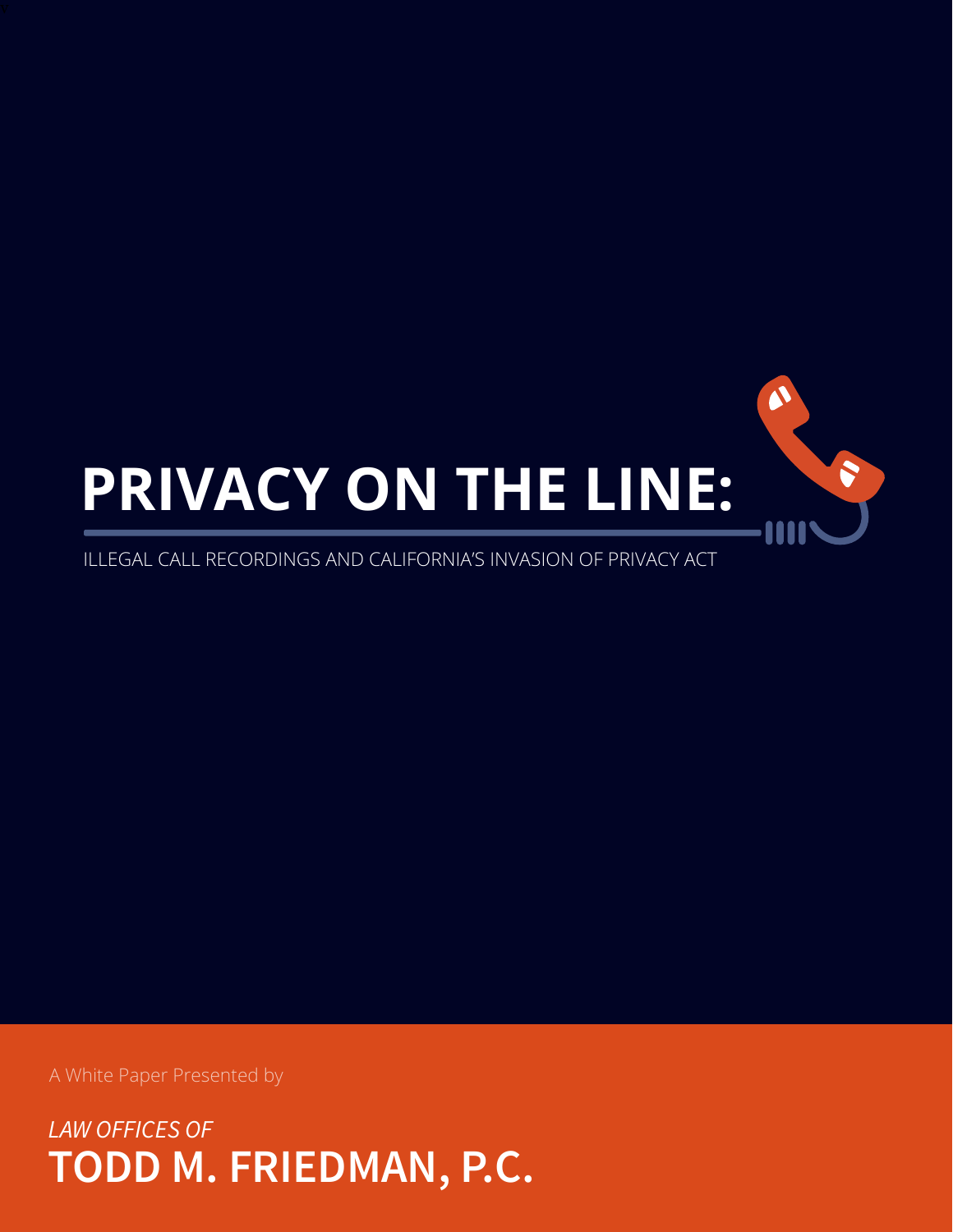# **PRIVACY ON THE LINE:**

Illegal Call Recordings And California's Invasion Of Privacy Act

In today's digital world, privacy is more at stake than ever before. Companies like Facebook and Google track our online activities and sell this data for marketing purposes. Countless cellphone apps request access to our contacts, location, history, photo gallery and more. Our images, social media profiles and postings are out there for anyone to access. And our own government secretly records the cellphone communications of private citizens.

Even though our privacy has become increasingly difficult to protect, that doesn't mean you should let your guard down especially when the law is on your side.

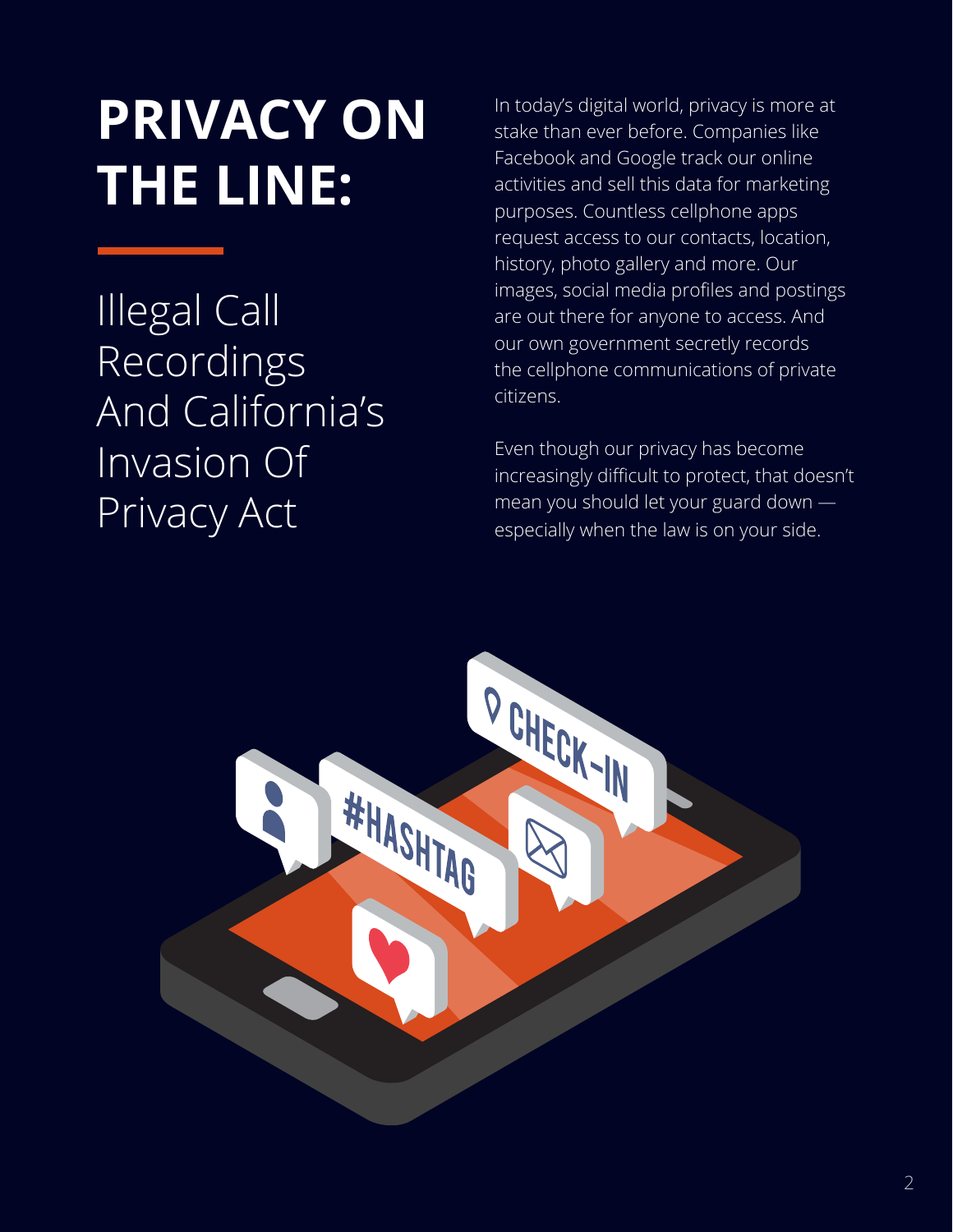## **WHAT THE LAW SAYS ABOUT RECORDING PHONE CALLS**

California law recognizes that when it comes to recording phone calls, important privacy interests are on the line. We shouldn't have to worry about our conversations being recorded without our knowledge and permission. Yet it happens more often than most people realize.

The California Invasion of Privacy Act makes it illegal to record phone calls unless all parties to the conversation consent. There are two aspects to this protection:



**Section 632** of the law • prohibits recording confidential conversations without the other person's consent.1 To establish a violation, you must prove that your conversation was confidential — meaning you had an objectively reasonable expectation of privacy. This standard can be difficult to meet, especially if there were large-scale violations involving hundreds of consumers, since it requires examining the content of each individual conversation.

**2. Section 632.7** prohibits recording any cellphone or cordless phone communication without the other person's consent.2 Because this provision is content neutral — meaning you don't have to prove that the conversation was confidential violations are easier to establish. A pattern of violations involving numerous victims can potentially be addressed through class action claims.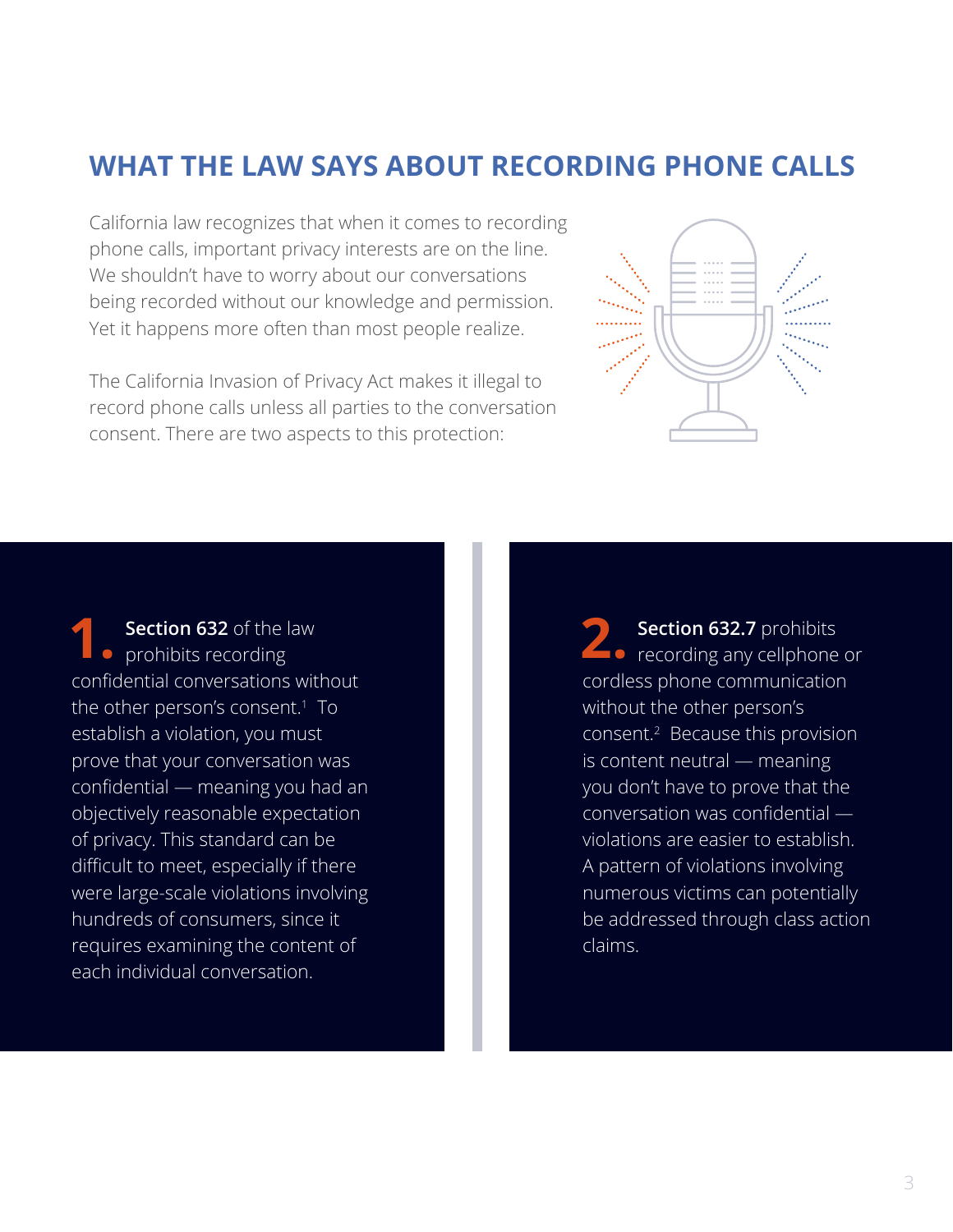As you can see, these provisions establish powerful protections for consumers. Violations don't require any malicious intent. In the case of cellphone or cordless phone conversations, it doesn't even matter what was discussed.

**All that matters is whether the call was recorded without your consent.**

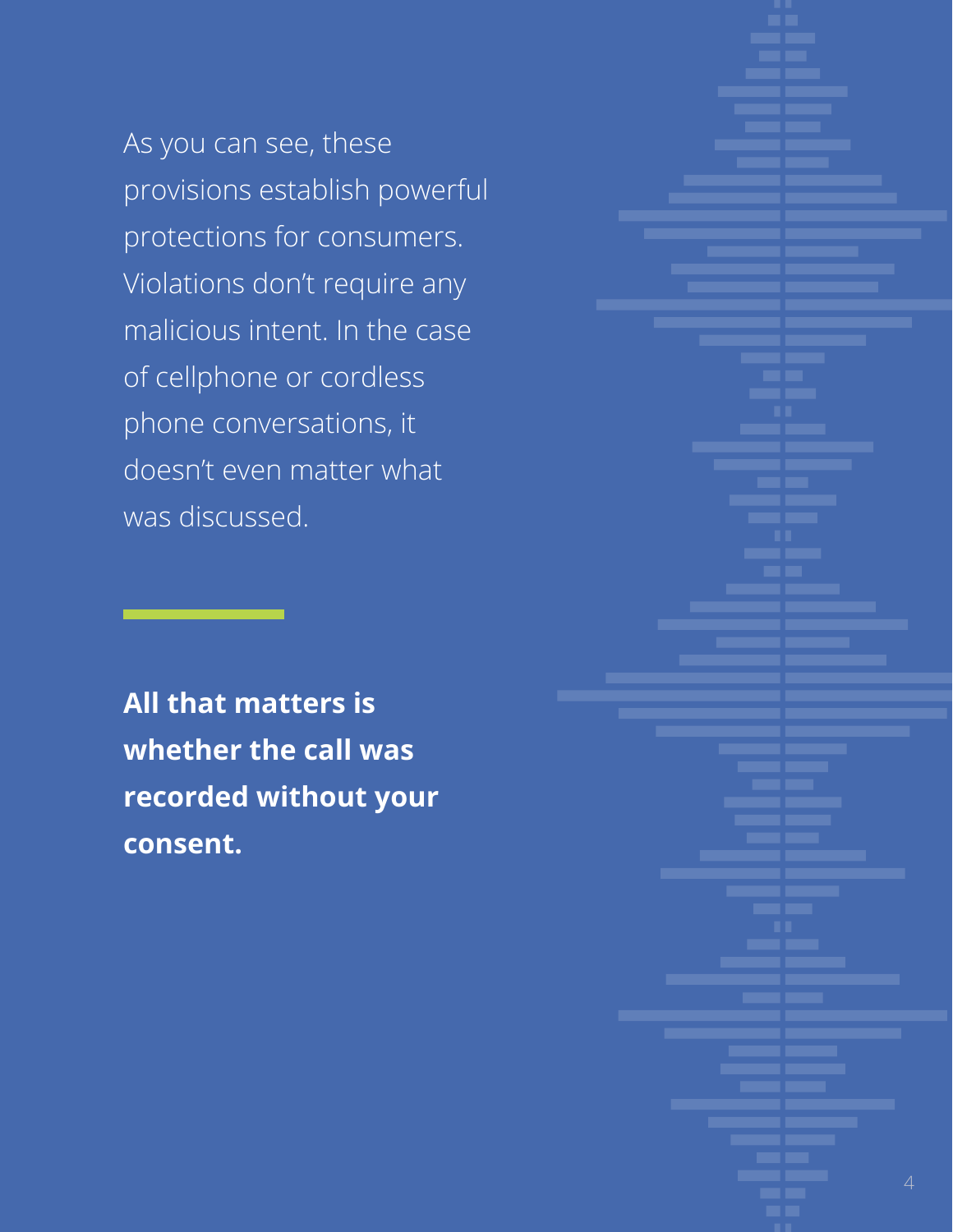**ESTABLISHING A VIOLATION OFTEN COMES DOWN TO A SIMPLE QUESTION:** 

Does the company have a policy of recording customer calls, and has it told customers about that policy in advance of recording any part of the conversation?

#### **THE CALIFORNIA INVASION OF PRIVACY ACT (CIPA) — ELEMENTS OF A VIOLATION**

#### **SECTION 632**

- **1.** Communication
- **2.** Confidential
- **3.** Recorded without consent

#### **SECTION 632.7**

- **1.** Communication
- **2.** On a cellphone or cordless phone
- **3.** Recorded without consent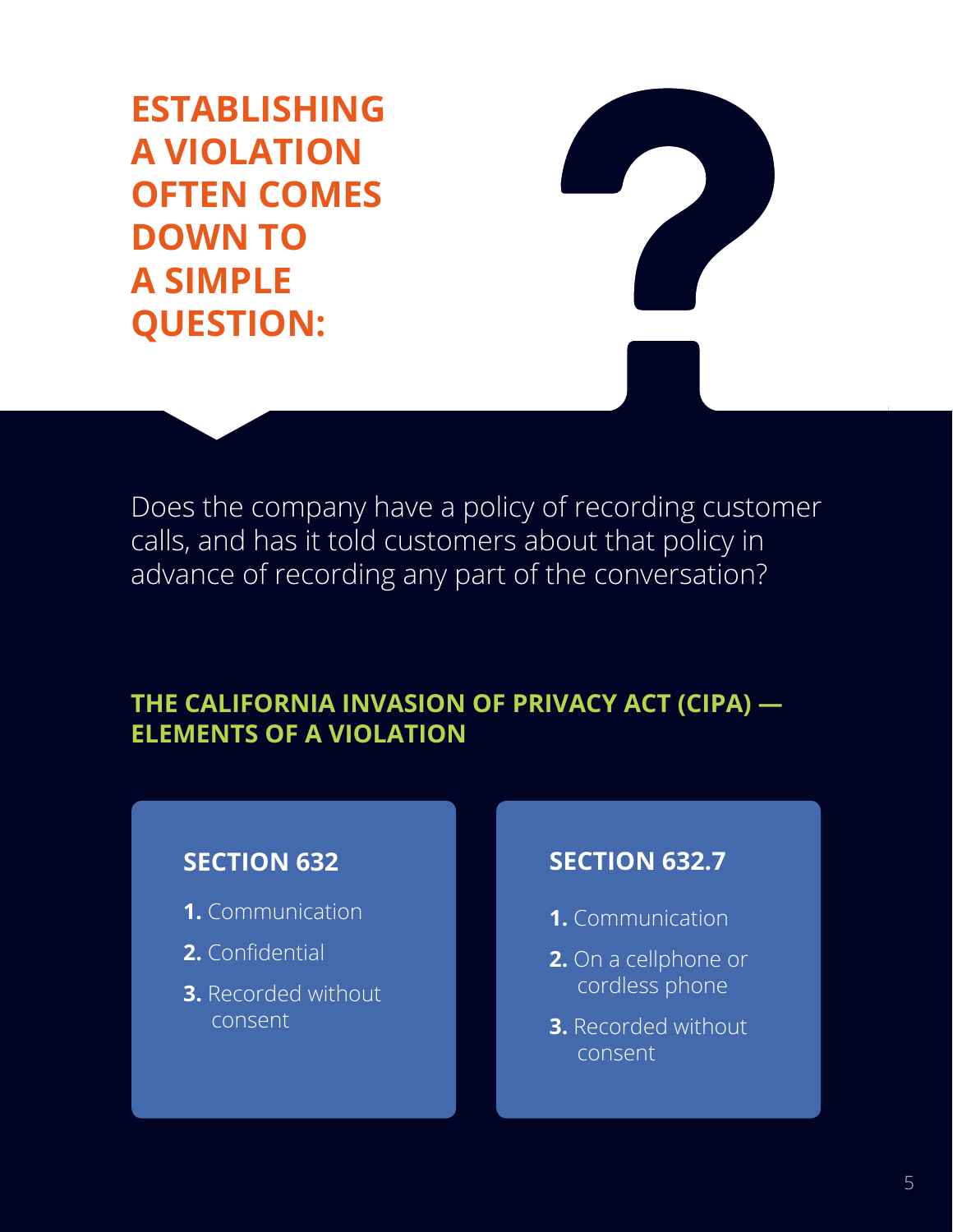### **PENALTIES FOR VIOLATIONS**

The law isn't without teeth. It gives victims of illegal recordings the right to compensation. $3$ Specifically, you may be entitled to:

**\$5,000** for each violation, or **3x the amount** of any actual damages you suffered **WHICHEVER** IS GREATER

**You don't have to prove that you suffered any consequences** — financial or otherwise — as a result of the illegal recording. It's enough of an affront to your dignity that the conversation was recorded without your knowledge or permission.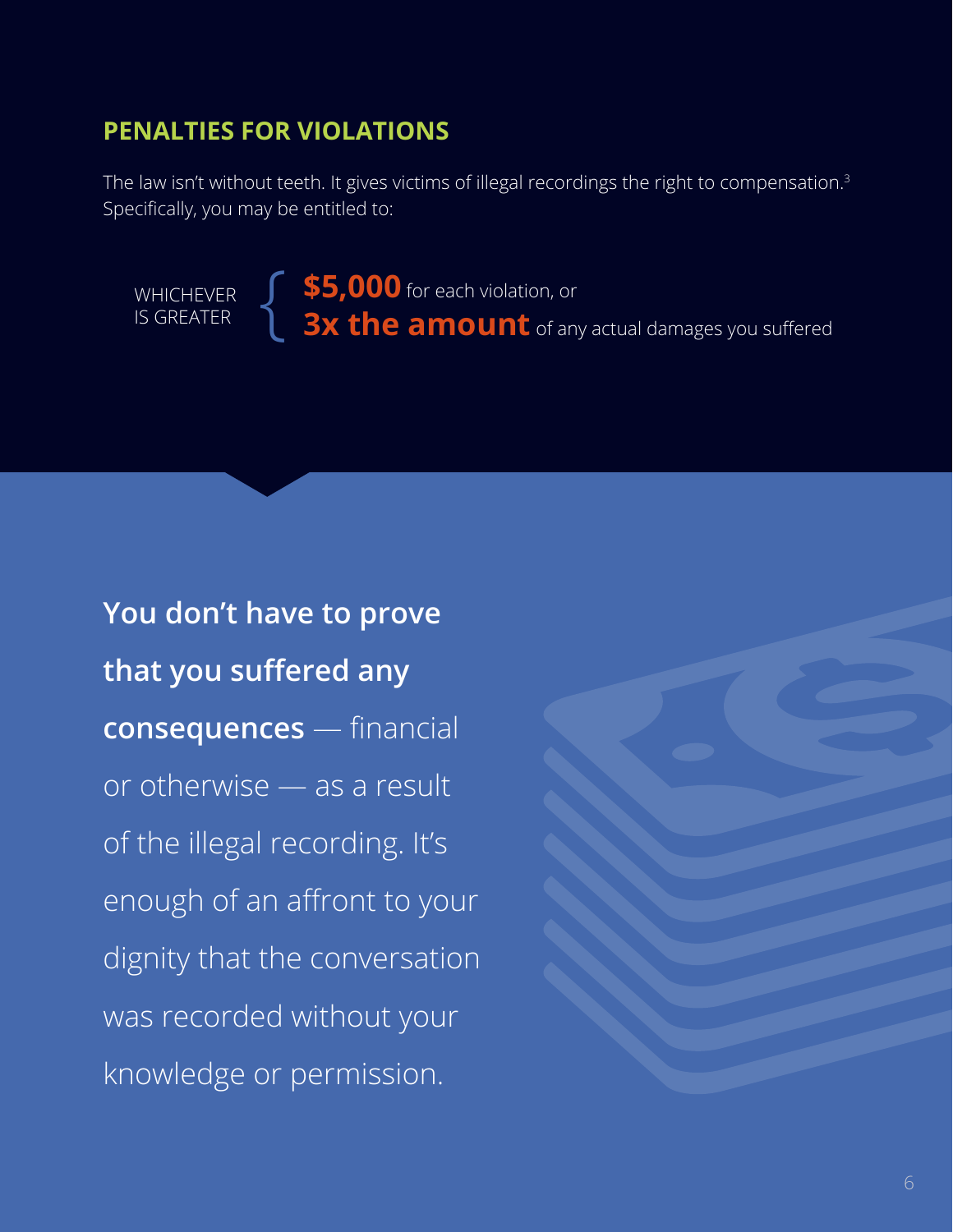## **WHO TYPICALLY VIOLATES THE LAW?**

Anybody can run afoul of this law. However, the most common culprits are businesses, especially those that make frequent consumer-targeted phone calls as an integral part of their business such as:

**It doesn't matter where these companies (or their call centers) are located. So long as the victim of the illegal recording is in California, the law applies.**





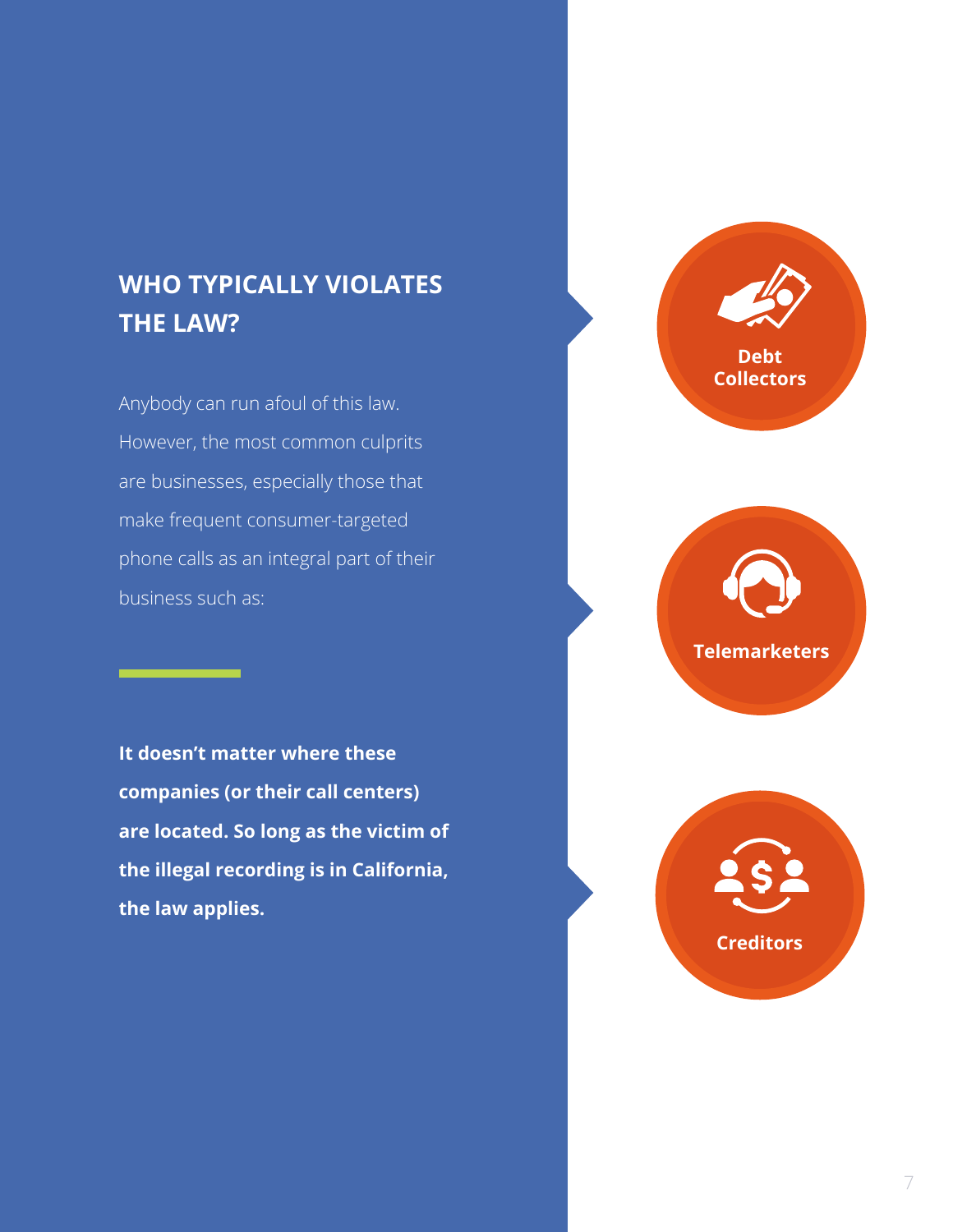## **HOW DO YOU KNOW IF YOU'VE BEEN A VICTIM?**

The vast majority of illegal call recordings **take place on outbound calls** — that is, calls you receive from the business. When you dial into a call center or customer service line, by contrast, you may sometimes hear an automated advisory that the call is being recorded.

Many violations happen when victims find out **partway through a call** that they're being recorded. The agent may have forgotten to mention it at the outset. Or, more likely, they may have been following a script that required confirming the consumer's identity (or gathering other personal information) before notifying them of the recording. In either case, if the advisory wasn't given at the outset of the call, you may have a claim for compensation.

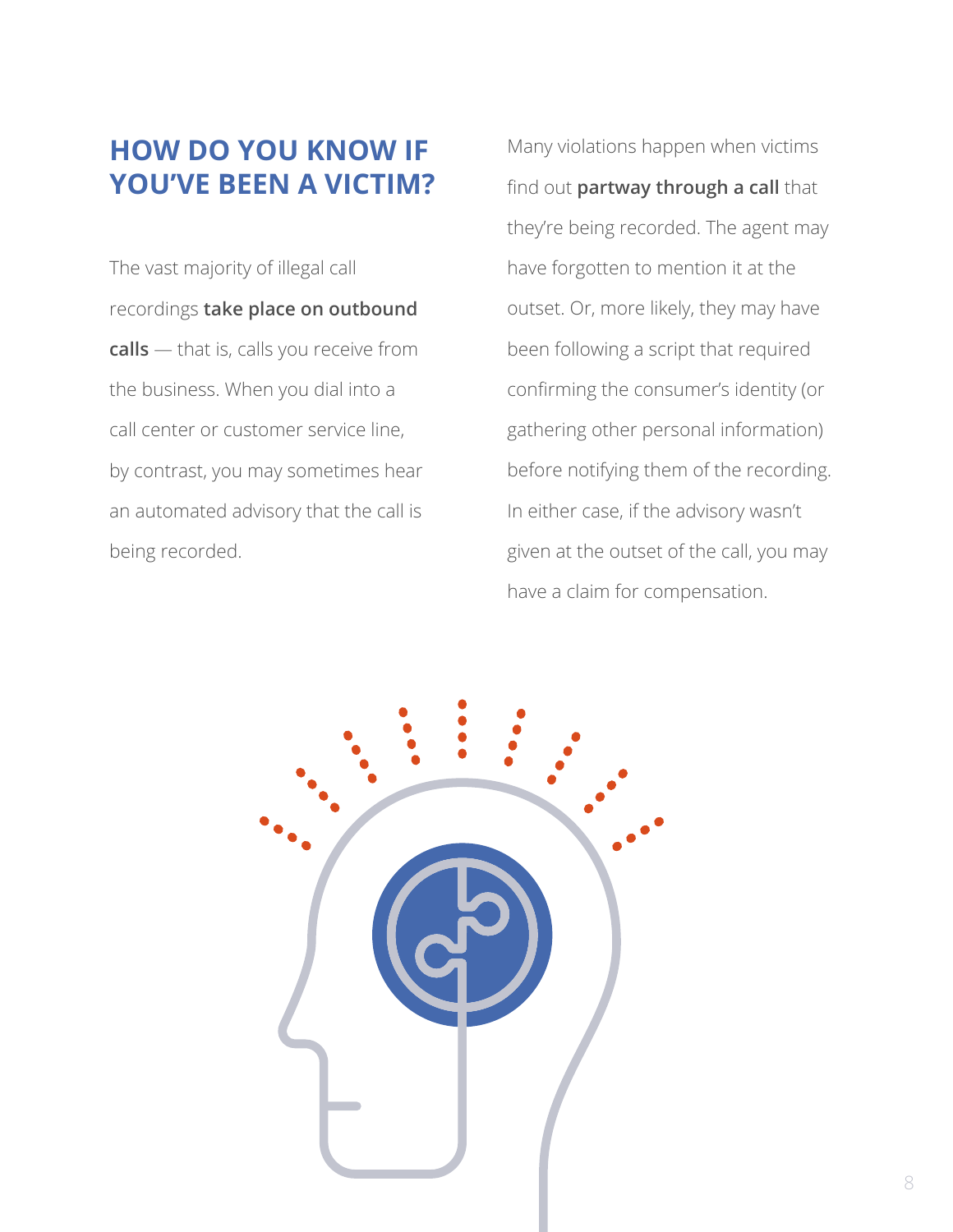

#### *But what if you were never told that the call was being recorded? How would you know?*

In this day and age, many businesses engage in call recording practices, including telemarketers, collection agencies, customer service lines, banks or creditors. One can never assume that they are being recorded, because it is the companies' responsibility to disclose to you that they are recording you at the outset of a call. However, it is important to be aware that such recording practices do exist and are prevalent. Asking whether you are being recorded is a good way to find out. If you have had substantive conversations with the representative prior to learning that you are being recorded, there is a chance that your privacy rights were invaded.

Sometimes, these violations only come to light when the company is under scrutiny for violations of federal law, such as the Fair Debt Collection Practices Act, the Telephone Consumer Protection Act or the Telemarketing Sales Rule. If a company is ignoring these laws by engaging in deceptive, abusive or harassing tactics, there's a good chance it may be ignoring the California Invasion of Privacy Act, too.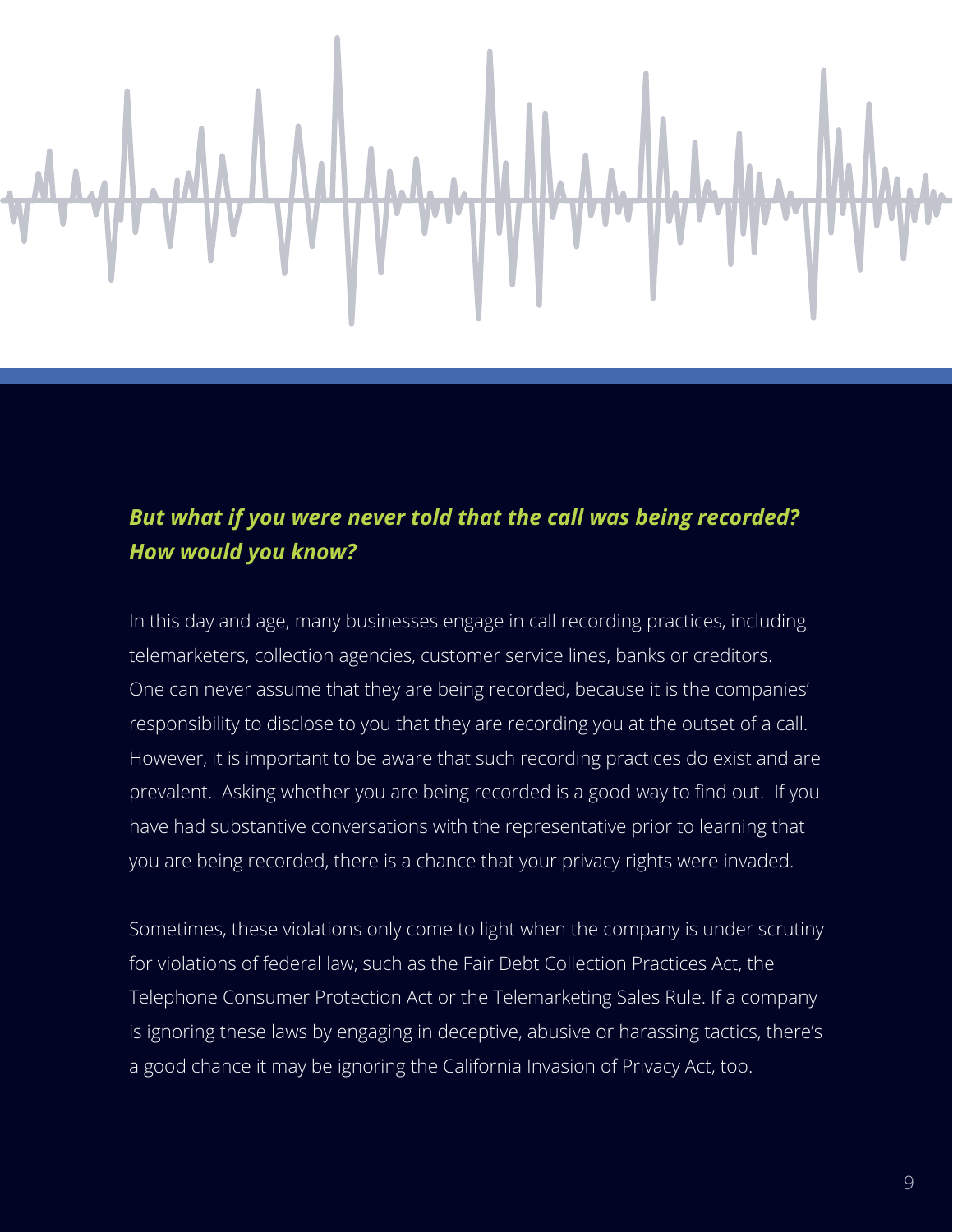### **RED FLAGS THAT A CALL MIGHT HAVE BEEN RECORDED WITHOUT YOUR CONSENT:**



You receive a call from a debt collector, telemarketer or creditor.



You're never told that the call is being recorded.



You are told that the call is recorded, but only after the conversation has already begun.



 $\bigcap_{i=1}^{\infty}$  You hear beeping in the background.



You ask the agent at a later part of a call if you are being recorded and you are told "yes."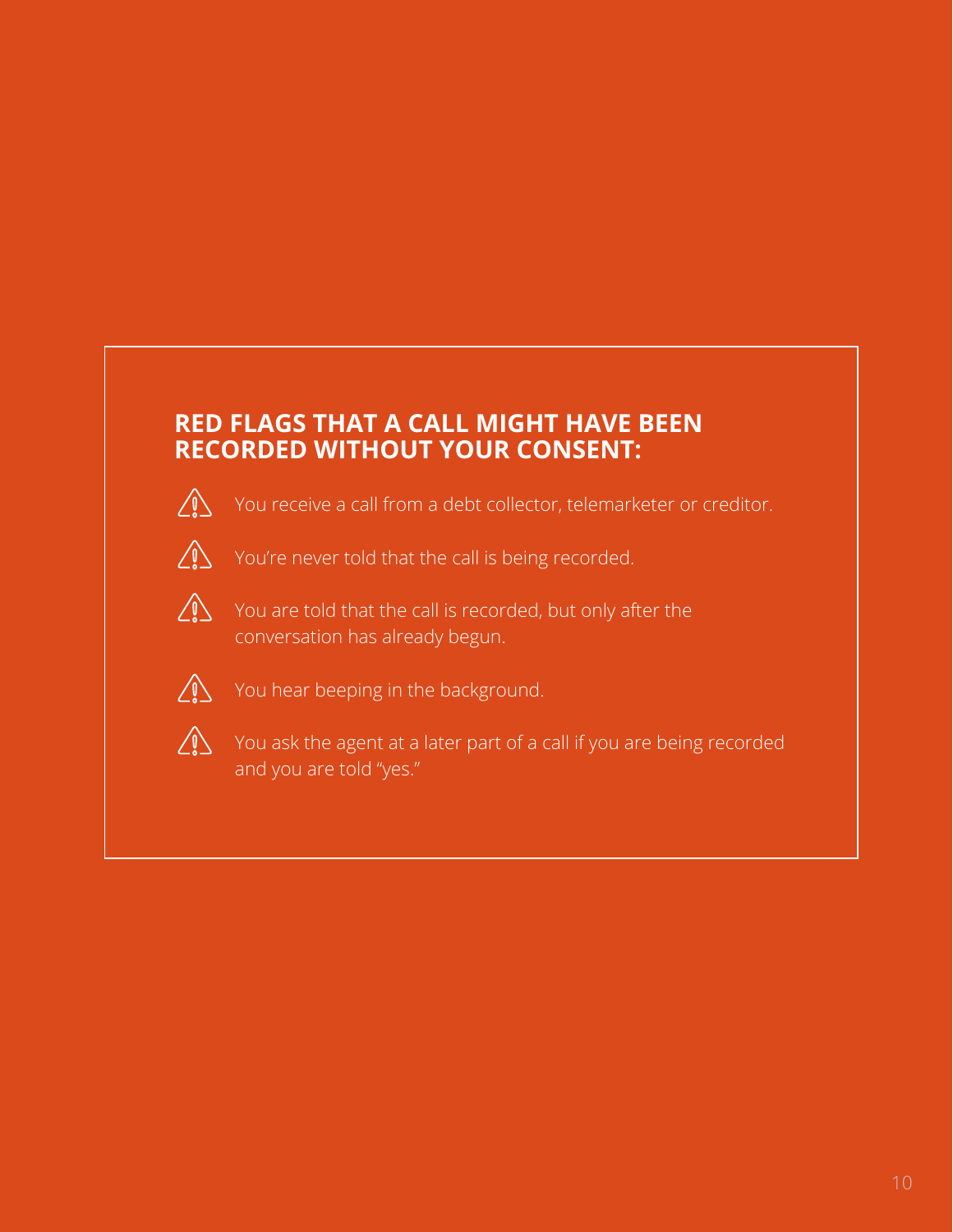## **HOW TO HOLD VIOLATORS ACCOUNTABLE**

*So you suspect you've been a victim of illegal call recording. What now?*

Often, the most effective way to hold violators accountable is through a class action claim. Chances are, if you've been the subject of illegal recordings, others have, too. You may have a strong case for compensation. A class action claim sends an unmistakable message that privacy rights matter. It gets offenders' attention by targeting them where it hurts — their finances and reputation. It's also an effective way to spur companies to change their policies and prevent further violations going forward.

*By working with an attorney who's knowledgeable in this niche area of law, you can gain a better understanding of your options and find out whether you have a claim.*

## **SOURCES**

- <sup>1</sup> Cal. Penal Code § 632(a)
- $2$  Cal. Penal Code § 632.7(a)
- $3$  Cal. Penal Code § 637.2(a)
- 4 Raffin v. Medicredit, Inc., No. CV 15-4912-GHK (PJWx) (C.D. Cal. Jan. 3, 2017).